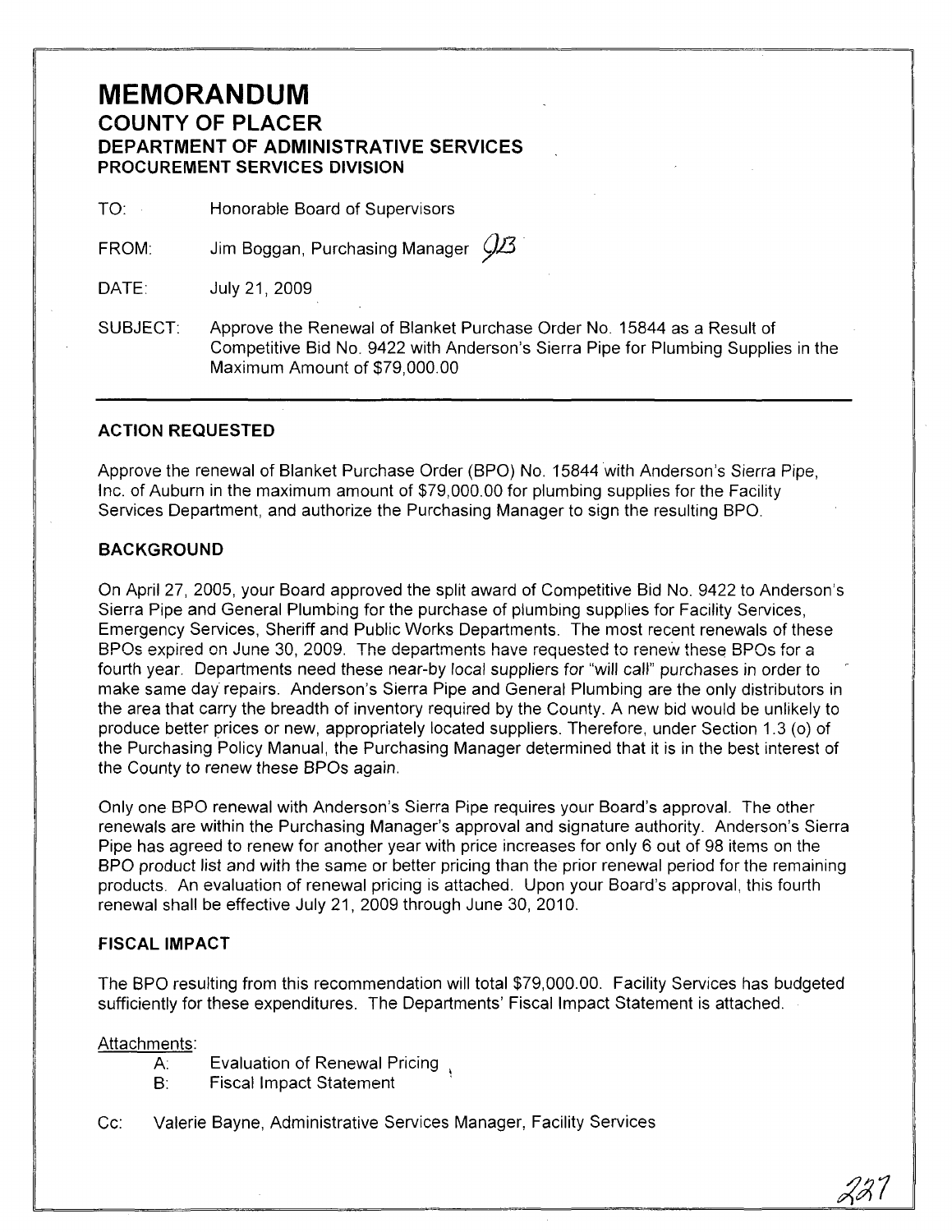228

# Anderson's Sierra Pipe

## **Fourth Renewal**  $\mathcal{A}^{\mathcal{A}}$

2% 10th or N/25

 $\bar{z}$ 

| Item                      |                                                           |                |            |                |              |                 |              |           |
|---------------------------|-----------------------------------------------------------|----------------|------------|----------------|--------------|-----------------|--------------|-----------|
| No.                       | Description                                               | <b>Size</b>    | <b>UOM</b> |                | 2008 Price   |                 | 2009 Price   | % Change  |
|                           |                                                           |                |            |                |              |                 |              |           |
|                           | <b>CATEGORY A-Galvanized steel pipe and fittings</b>      |                |            |                |              |                 |              |           |
| 1                         | Steel Pipe, Galv Scd 40                                   | 1/2"           | ft         | \$             | 0.64         | \$              | 0.71         | 10.94%    |
| $\overline{\mathbf{c}}$   | Steel Pipe, Galv Scd 40                                   | 1"             | ft         | \$             | 0.89         | \$              | 1.29         | 44.94%    |
| 3                         | Nipple, galv., 1/2" x close                               | 1/2"           | ea         | \$             | 0.39         | \$              | 0.46         | 17.95%    |
| $\overline{\mathbf{4}}$   | Galv 45 degree elbow                                      | 3/4"           | ea         | \$             | 1.01         | \$              | 1.16         | 14.85%    |
| 5                         | <b>Galv Coupling</b>                                      | 1"             | ea         | \$             | 1.43         | \$              | 143          | 0.00%     |
| $\mathbf 6$               | Galv Cap                                                  | 3/4"           | ea         | \$             | 0.80         | \$              | 0.80         | $0.00\%$  |
| $\overline{7}$            | No-Hub coupling, Steel                                    | 11/2"          | ea         | \$             | 2.88         | \$              | 3.01         | 4.51%     |
| 8                         | No-Hub coupling, Steel                                    | 2"             | ea         | \$             | 2.88         | \$              | 3.01         | 4.51%     |
| $\boldsymbol{9}$          | No-Hub coupling, Steel                                    | 3"             | ea         | \$             | 3.42         | \$              | 3.42         | $0.00\%$  |
| 10                        | No-Hub coupling, Steel                                    | 4"             | ea         | \$             | 4.05         | \$              | 4.05         | $0.00\%$  |
| 11                        | Gate Valve Brass/Iron                                     | 2"             | ea         | \$             | 20.86        | \$              | 20.86        | $0.00\%$  |
|                           | <b>CATEGORY B-Copper &amp; Bronze Pipe &amp; Fittings</b> |                |            |                |              |                 |              |           |
| 1                         | Copper Pipe "L" 1/2" .040 Wall                            | 1/2"           | ft         | \$             | 1.63         | \$              | 1.32         | $-19.02%$ |
| $\overline{c}$            | Copper Pipe "M" 1" x 10' .035 Wall                        | 1"             | ft         | \$             | 2.46         | \$              | 1.85         | $-24.80%$ |
| 3                         | Copper Pipe "M" 2" x 10' .058 wall                        | 2"             | ft         | \$             | 8.97         | \$              | 6.97         | $-22.30%$ |
| 4                         | Copper Elbow 90° C x C Close Rough 1/2"                   | 1/2"           | ea         | \$             | 0.53         | \$              | 0.52         | $-1.89%$  |
| 5                         | Copper Tee C x C x C 3/4"                                 | 3/4"           | ea         | \$             | 2.09         | \$              | 1.57         | $-24.88%$ |
| 6                         | Copper Elbow 45° C x C 1"                                 | $1^{\rm o}$    | ea         | $\mathfrak{P}$ | 4.10         | \$              | 3.07         | $-25.12%$ |
| $\overline{7}$            | ProPress Copper Coupling C x C No Stop 2"                 | 2"             | ea         | \$             | 9.38         | \$              | 9.38         | $0.00\%$  |
| $\,8\,$                   | ProPress Bronze Adaptor, CxM 1" X 1-1/4"                  | $1 - 1/4"$     | ea         | \$             | 6.90         | \$              | 6.90         | 0.00%     |
| 9                         | ProPress Bronze Adaptor, CxF 1" X 1-1/2"                  | $1 - 1/2"$     | ea         | \$             | 12.42        | $\mathfrak{s}$  | 12.42        | $0.00\%$  |
|                           | <b>CATEGORY C-PVC Pipe &amp; Fittings</b>                 |                |            |                |              |                 |              |           |
| $\mathbf{1}$              | PVC pipe, S40                                             | 1"             | 20 ft      | \$             | 0.27         | \$              | 0.23         | $-14.81%$ |
| $\sqrt{2}$                | PVC pipe, S40                                             | 2"             | 20 ft      | \$             | 0.57         | \$              | 0.49         | $-14.04%$ |
| $\ensuremath{\mathsf{3}}$ | PVC pipe, S40                                             | 3"             | 20 ft      | \$             | 1.23         | $\ddot{\theta}$ | 1.15         | $-6.50%$  |
| 4                         | PVC pipe, S40                                             | 4"             | 20 ft      | \$             | 1.75         | \$              | 1.69         | $-3.43%$  |
| 5                         | PVC pipe, S40                                             | 6"             | 20 ft      | \$             | 2.98         | \$              | 2.96         | $-0.67%$  |
| 6                         | PVC pipe, S40                                             | 8"             | 20 ft      | \$             | 4.83         | \$              | 4.83         | $0.00\%$  |
| 7                         | PVC Coupling, Slip Fit, S40                               | 1"             | ea         | \$             | 2.04         | \$              | 2.04         | 0.00%     |
| 8                         | PVC Tee, S40                                              | 2"             | ea         | \$             | 7.50         | \$              | 7.50         | 0.00%     |
| 9                         | PVC pipe, S80, Plain-end                                  | 1/2"           | 20 ft      | \$             | 0.20         | \$              | 0.20         | $0.00\%$  |
| 10                        | PVC pipe, S80, Plain-end                                  | 1"             | 20 ft      | \$             | 0.40         | \$              | 0.40         | $0.00\%$  |
| 11                        | PVC pipe, S80, Plain-end                                  | 2"             | 20 ft      | \$             | 0.93         | \$              | 0.93         | 0.00%     |
| 12                        | PVC pipe, S80, Plain-end                                  | 3"             | 20 ft      | \$             | 1.89         | \$              | 1.89         | $0.00\%$  |
| 13                        | PVC pipe, S80, Plain-end                                  | 4"             | 20 ft      | \$             | 2.73         | \$              | 2.73         | 0.00%     |
| 14                        | PVC S80 Nipple                                            | $2" \times 6"$ | ea         | \$             | 1.04         | \$              | 1.04         | $0.00\%$  |
| 15                        | PVC S80 SXSXS TEE                                         | 3"             |            | \$             | 16.76        | \$              | 16.76        | $0.00\%$  |
| 16                        | PVC S80 SXS 90D ELL                                       | 1"             | ea         | \$             | 1.99         | \$              | 1.99         | $0.00\%$  |
| 17                        | PVC S80 SXS 90D ELL                                       | 3"             | ea         | \$             | 9.11         | \$              | 9.11         | 0.00%     |
| 18                        | PVC S80 SXS 45D Ell Soc                                   | 3/4"           | ea         |                | 2.79         | \$              | 2.79         | $0.00\%$  |
|                           | PVC S80 SXS 45D Ell Soc                                   | 1"             | ea         | \$             |              |                 |              | 0.00%     |
| 19<br>20                  | PVC S80 SXS CPLG                                          | 3/4"           | ea         | \$             | 4.19<br>2.38 | \$<br>\$        | 4.19<br>2.38 | 0.00%     |
| 21                        | PVC S80 SXS CPLG                                          | 1"             | ea         | \$<br>\$       | 2.44         | \$              | 2.44         | $0.00\%$  |
|                           |                                                           |                | ea         |                |              |                 |              |           |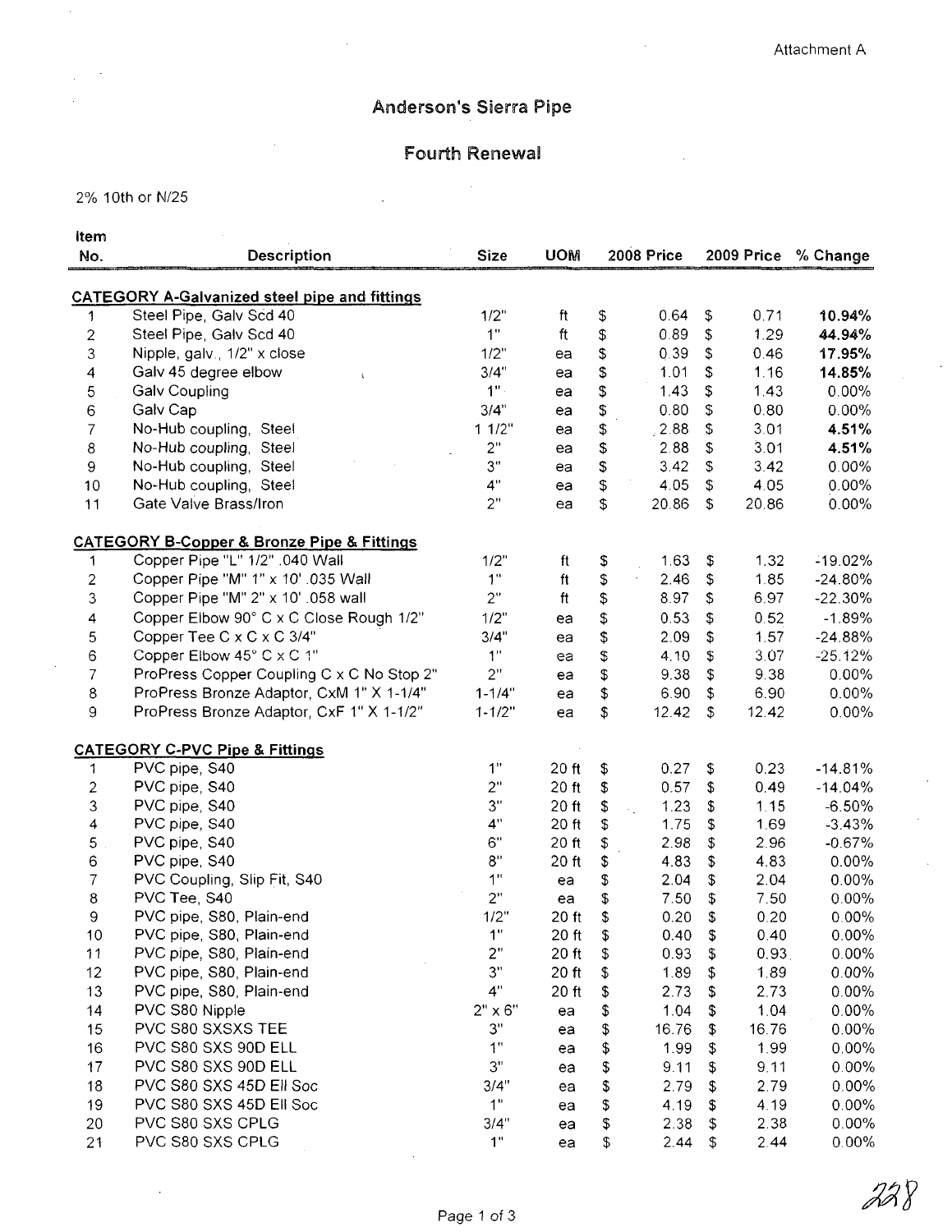$\frac{1}{2}$ 

| Item                     |                                                     |                |                  |          |                  |                           |                 |                      |
|--------------------------|-----------------------------------------------------|----------------|------------------|----------|------------------|---------------------------|-----------------|----------------------|
| No.                      | Description                                         | <b>Size</b>    | <b>UOM</b>       |          | 2008 Price       |                           |                 | 2009 Price % Change  |
|                          |                                                     |                |                  |          |                  |                           |                 |                      |
| 22                       | PVC S80 SXS CPLG                                    | 3"             | ea               | \$       | 12.18            | \$                        | 12.18           | 0.00%                |
| 23                       | PVC S80 SXF ADAPT                                   | 3/4"           | ea               | \$       | 2.44             | \$                        | 2.44            | $0.00\%$             |
| 24                       | PVC S80 SXF ADAPT                                   | 1 <sup>0</sup> | ea               | \$       | 3.60             | \$                        | 3.60            | $0.00\%$             |
| 25                       | PVC S80 SXM ADAPT                                   | 3/4"           | ea               | \$       | 2.26             | \$                        | 2.26            | 0.00%                |
| 26                       | PVC S80 SXM ADAPT                                   | 1"             | ea               | \$       | 3.92             | \$                        | 3.92            | $0.00\%$             |
| 27                       | PVC S80 SXM ADAPT                                   | 3"             | ea               | \$       | 12.02            | \$                        | 12.02           | 0.00%                |
| 28                       | PVC S80 SPGXS Reducer, flush style                  | $3"x1-1/2"$    | ea               | \$       | 13.60            | \$                        | 13.60           | $0.00\%$             |
| 29                       | PVC S8O SPG FL, reducer, flush style                | 1-1/2"x3/4"    | ea               | \$       | 4.13             | \$                        | 4.13            | $0.00\%$             |
| 30                       | PVC S80 SXS UNION SOC (old style)                   | 3/4"           | ea               | \$       | 4.56             | \$                        | 4.56            | 0.00%                |
| 31                       | PVC S80 SXS UNION SOC (old style)                   | 1"             | ea               | \$       | 5.22             | \$                        | 5.22            | $0.00\%$             |
| 32                       | PVC S80 SXS UNION (old style)                       | 3"             | ea               | \$       | 29.66            | \$                        | 29.66           | $0.00\%$             |
| 33                       | PVC S80 FXF UNION (old style)                       | 3/4"           | ea               | \$       | 5.85             | \$                        | 5.85            | 0.00%                |
| 34                       | PVC S80 FXF UNION (old style)                       | 1"             | ea               | \$       | 7.78             | \$                        | 7.78            | $0.00\%$             |
| 35                       | <b>PVC True Union Ball Valve</b>                    | 2"             | ea               | \$       | 62.04            | \$                        | 62.04           | $0.00\%$             |
| 36                       | Air Relief Valve                                    | 1"             | ea               | \$       | 51.00            | \$                        | 51.00           | $0.00\%$             |
| 37                       | Air and Vacuum Relief Valve                         | 1"             | ea               | \$       | 142.80           | \$                        | 142.80          | 0.00%                |
| 38                       | Vacuum Relief Valve                                 | 1 <sup>n</sup> | ea               | \$       | 230.35           | \$                        | 230.35          | $0.00\%$             |
| 39                       | <b>PVC Compression Coupling</b>                     | 6"             | ea               | \$       | 33.17            | \$                        | 33.17           | 0.00%                |
| 40                       | Weld-On Grey Glue                                   | $1/2$ pt       | ea               | \$       | 4.55             | \$                        | 4.55            | 0.00%                |
| 41                       | Weld-On Grey Glue                                   | Qt             | ea               | \$       | 13.95            | \$                        | 13.95           | $0.00\%$             |
| 42                       | Red Hot Blue Glue                                   | $1/2$ Pt       | ea               | \$       | 4.75             | \$                        | 4.75            | 0.00%                |
|                          | <b>CATEGORY D-ABS Pipe &amp; Fittings</b>           |                |                  |          |                  |                           |                 |                      |
| 1                        | ABS Pipe S40                                        | 1"             | 10 ft            | \$       | 0.42             | \$                        | 0.38            | $-9.52%$             |
| $\overline{\mathbf{c}}$  | ABS Pipe S40                                        | 2"             | 10 ft            | \$       | 0.56             | \$                        | 0.49            | $-12.50%$            |
| 3                        | ABS Pipe S40                                        | 3"             | 10 ft            | \$       | 1.18             | \$                        | 0.94            | $-20.34%$            |
| 4                        | ABS Pipe S40                                        | 4"             | 10 <sub>ft</sub> | \$       | 1.64             | \$                        | 1.33            | $-18.90\%$           |
| 5                        | ABS/DWV fitting cleanout adapter                    | 2"             | ea               | \$       | 1.25             | \$                        | 1.25            | 0.00%                |
| 6                        | ABS Coupling Hub x Hub                              | $4" \times 3"$ | ea               | \$       | 6.28             | \$                        | 6.28            | $0.00\%$             |
| 7                        | ABS/DWV 1/2 bend 90 degree elbow                    | 3"             | ea               | \$       | 3.79             | \$                        | 3.79            | $0.00\%$             |
| 8                        | <b>ABS Closet Flange</b>                            | 4"             | ea               | \$       | 2.98             | \$                        | 2.98            | $0.00\%$             |
|                          | <b>CATEGORY F-PVC Sewer Pipe</b>                    |                |                  |          |                  |                           |                 |                      |
| $\mathbf{1}$             | SDR 35 pipe                                         | 4"             | 20 ft            | \$       | 1.09             | \$                        | 0.80            | 26.61%               |
| $\overline{\mathbf{c}}$  | SDR 35 pipe                                         | 6"             | $20$ ft          | \$       | 2.59             | \$                        | $1.89 -$        | $-27.03%$            |
| 3                        | SDR 35 pipe                                         | 8"             | $20$ ft          | \$       | 3,89             | \$                        | 3.32            | $-14.65%$            |
| $\overline{4}$           | PVC C900 Class 200 pipe                             | 4"             | $20$ ft          | \$       | 3.85             | \$                        | 3.59            | $-6.75%$             |
|                          |                                                     |                |                  |          |                  |                           |                 |                      |
|                          | <b>CATEGORY G-OEM Plumbing Parts &amp; Fixtures</b> |                |                  |          |                  |                           |                 |                      |
| 1                        | Flo Control Assembly, .5GPM                         |                | kit              | \$       | 18.86            | \$                        | 18.86           | $0.00\%$             |
| $\frac{2}{3}$            | Non Metering Servomotor Assembly                    |                | kit              | \$       | 51.00            | \$                        | 51.00<br>281.00 | $0.00\%$<br>$0.00\%$ |
| $\overline{\mathbf{4}}$  | Water Closet, Madera 10"<br>Lavoratory Faucet       |                | ea               | \$       | 281.00<br>134.53 | \$<br>\$                  | 134.53          | $0.00\%$             |
|                          | Concrete Water Box                                  | 24"x30"        | ea               | \$       | 24.82            | \$                        | 24.82           | $0.00\%$             |
| 5<br>$\mathsf 6$         | <b>Clampett Repair Bands</b>                        | 2x6            | ea               | \$       | 16.1300          | \$                        | 16.1300         | 0.00%                |
| $\overline{\mathcal{I}}$ | Rubber Closet Diaphragm                             |                | ea<br>ea         | \$<br>\$ | 11.4000          | \$                        | 11.4000         | $0.00\%$             |
| $\bf8$                   | Sexauer J Stop Bonnet Assembly                      |                | kit              | \$       | 29.5500          | \$                        | 29.5500         | 0.00%                |
| 9                        | Sexauer Angle Stop                                  |                | ea               | \$       | 11.5000          | \$                        | 11.5000         | $0.00\%$             |
| 10                       | <b>Operating Stem</b>                               |                | ea               | \$       | 3.3000           | \$                        | 3.3000          | $0.00\%$             |
| 11                       | Black Medium Bodied, Pipe Cement                    | 8 oz           | ea               | \$       | 3.43             | \$                        | 3.43            | $0.00\%$             |
| 12                       | Penal Matic Cartridge Assembly, less Bonnet         |                | ea               | \$       | 113.75           | \$                        | 113.75          | $0.00\%$             |
|                          |                                                     |                |                  |          |                  |                           |                 |                      |
| 13                       | Diaphragm Performance Kit, Closet 3.5 GPF           |                | ea               | \$       | 31.36            | $\boldsymbol{\mathsf{D}}$ | 31.36           | 0.00%                |

 $\cdot$ 

 $\bar{\lambda}$ 

 $\hat{\mathcal{L}}$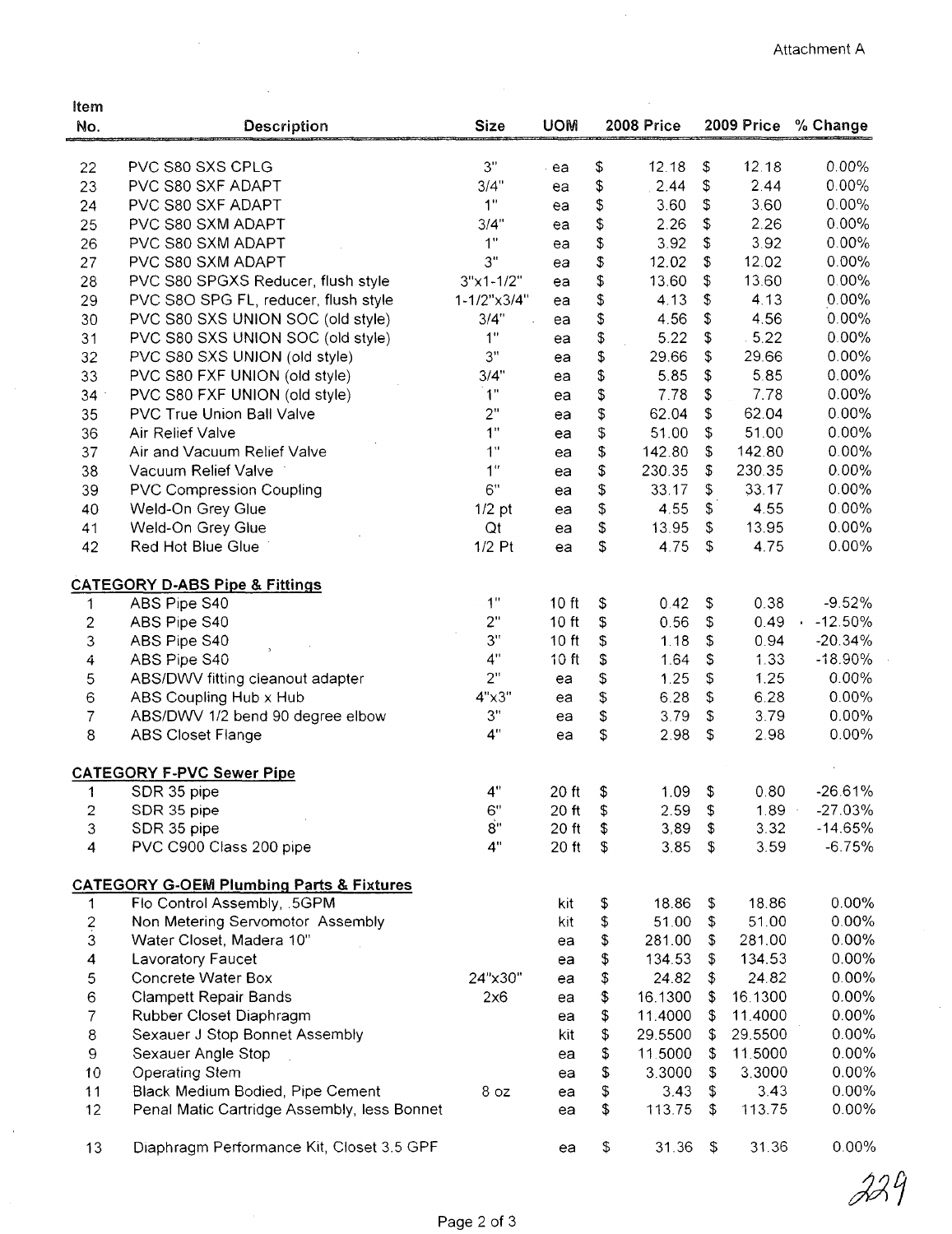$\alpha$ 

 $\hat{\boldsymbol{\beta}}$ 

| ltem |                                     |                   |            |            |        |            |        |          |
|------|-------------------------------------|-------------------|------------|------------|--------|------------|--------|----------|
| No.  | <b>Description</b>                  | <b>Size</b>       | <b>UOM</b> | 2008 Price |        | 2009 Price |        | % Change |
|      |                                     |                   |            |            |        |            |        |          |
| 14   | Water Heater.                       | 30 gal            | ea         | \$         | 341.90 | \$.        | 339.00 | $-0.85%$ |
| 15   | Submersible Pump                    | 1 HP              | ea         | S          | 347.50 | £.         | 347.50 | $0.00\%$ |
| 16   | Temerature/Pressure Relief Valve    | 3/4"              | ea         | \$         | 8.09   | -S         | 8.09   | $0.00\%$ |
| 17   | Sewage Pump                         | $1/2$ HP          | ea         | \$         | 306.00 | S.         | 306.00 | $0.00\%$ |
| 18   | Valve Box Cover green/green         | 17x30x15          | ea         | S          | 121.43 | S          | 121.43 | $0.00\%$ |
| 19   | K-750 IC Cable                      | $5/8" \times 25'$ | ea         | S          | 104.59 | S          | 104.59 | $0.00\%$ |
| 20   | Veri-Bit Step Drill                 |                   | ea         | \$         | 54.85  | £.         | 54.85  | $0.00\%$ |
| 21   | 6 inch 18 Tooth Recip Blade         |                   | ea         | S.         | 2.35   | \$         | 2.35   | $0.00\%$ |
| 22   | Master Grit Reciprocating Saw Blade |                   | ea         | \$         | 11.49  | £.         | 11.49  | $0.00\%$ |
| 23   | 8 inch 10 Tooth Saw Blade           |                   | ea         | \$         | 2.95   | \$         | 2.95   | $0.00\%$ |
| 24   | 6 inch 14 Tooth Saw Blade           |                   | ea         | \$         | 2.45   | S          | 2.45   | $0.00\%$ |
|      |                                     |                   |            |            |        |            |        |          |

 $\bar{z}$ 

l.

 $\hat{\boldsymbol{\beta}}$ 

 $\overline{\phantom{a}}$ 

 $\sim$ 

 $\bar{z}$ 

 $\overline{\phantom{a}}$ 

 $\bar{z}$ 

 $\ddot{\phantom{0}}$ 

 $\bar{\mathcal{A}}$ 

 $\bar{z}$ 

 $\bar{z}$